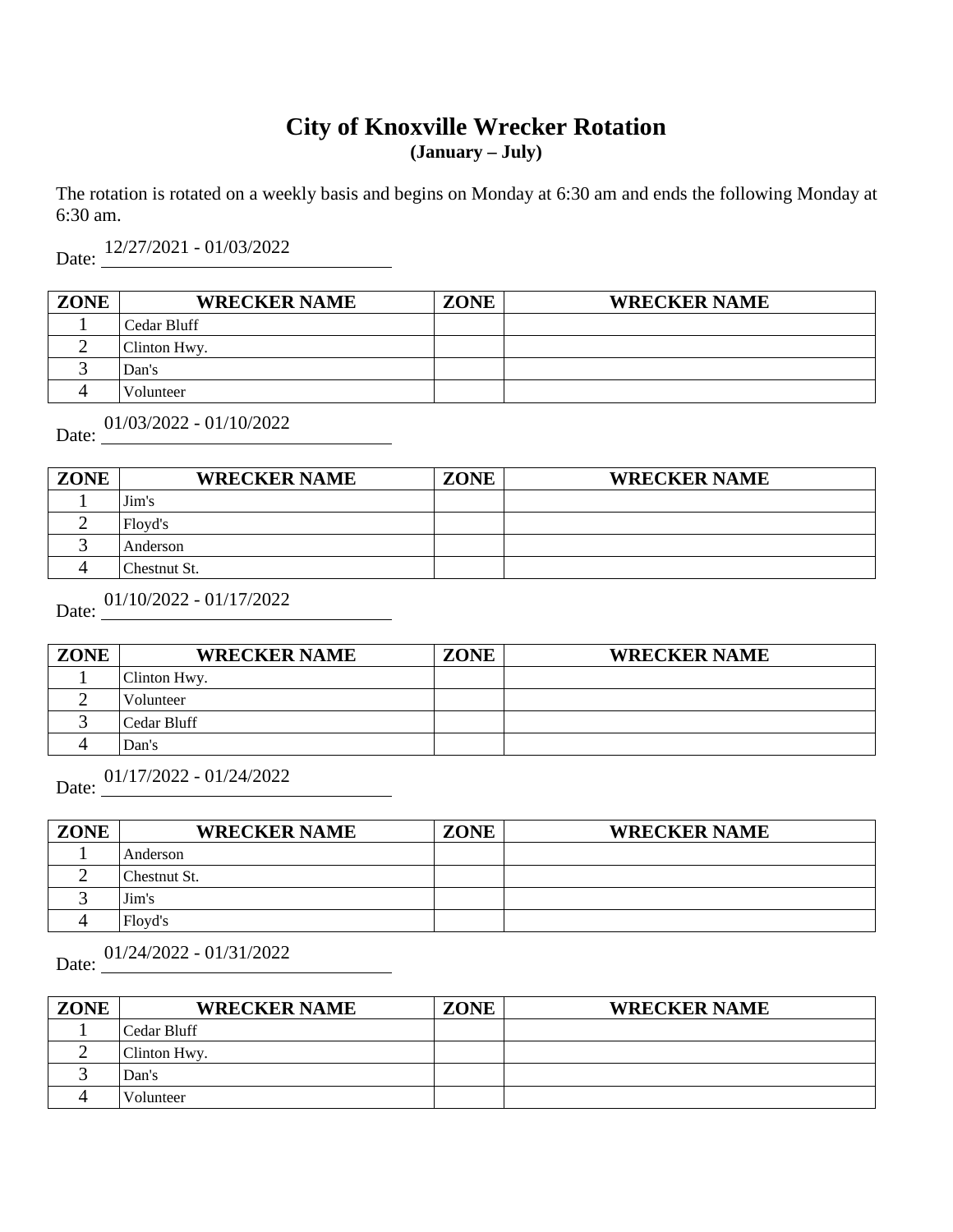# Date: 01/31/2022 - 02/07/2022

| <b>ZONE</b> | <b>WRECKER NAME</b> | <b>ZONE</b> | <b>WRECKER NAME</b> |
|-------------|---------------------|-------------|---------------------|
|             | Jim's               |             |                     |
|             | Floyd's             |             |                     |
|             | Anderson            |             |                     |
|             | Chestnut St.        |             |                     |

Date: 02/07/2022 - 02/14/2022

| <b>ZONE</b> | <b>WRECKER NAME</b> | <b>ZONE</b> | <b>WRECKER NAME</b> |
|-------------|---------------------|-------------|---------------------|
|             | Clinton Hwy.        |             |                     |
|             | Volunteer           |             |                     |
|             | Cedar Bluff         |             |                     |
|             | Dan's               |             |                     |

| Date:       | $02/14/2022 - 02/21/2022$ |             |                     |
|-------------|---------------------------|-------------|---------------------|
| <b>ZONE</b> | <b>WRECKER NAME</b>       | <b>ZONE</b> | <b>WRECKER NAME</b> |
|             | Anderson                  |             |                     |
|             | Chestnut St.              |             |                     |
|             | Jim's                     |             |                     |
|             | Floyd's                   |             |                     |

# Date: 02/21/2022 - 02/28/2022

3 4

| <b>ZONE</b> | <b>WRECKER NAME</b> | <b>ZONE</b> | <b>WRECKER NAME</b> |
|-------------|---------------------|-------------|---------------------|
|             | Cedar Bluff         |             |                     |
|             | Clinton Hwy.        |             |                     |
|             | Dan's               |             |                     |

Date: <u>02/28/2022</u> - 03/07/2022

Volunteer

| <b>ZONE</b> | <b>WRECKER NAME</b> | ZONE | <b>WRECKER NAME</b> |
|-------------|---------------------|------|---------------------|
|             | Jim's               |      |                     |
|             | Floyd's             |      |                     |
|             | Anderson            |      |                     |
|             | Chestnut St.        |      |                     |

Date: 03/07/2022 - 03/14/2022

**ZONE WRECKER NAME ZONE WRECKER NAME** 1 2 3 4 Clinton Hwy. Volunteer Cedar Bluff Dan's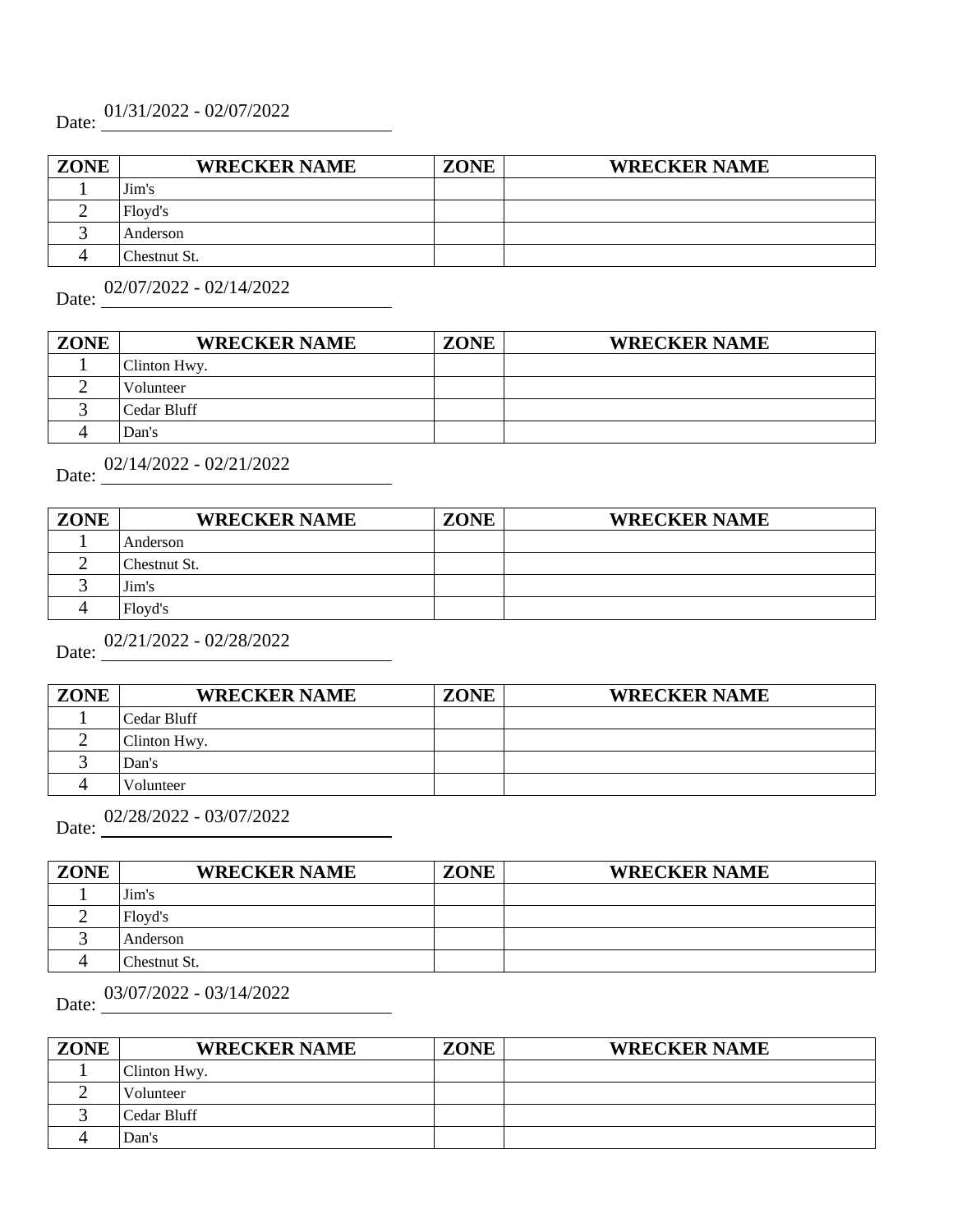# Date: 03/14/2022 - 03/21/2022

| <b>ZONE</b> | <b>WRECKER NAME</b> | <b>ZONE</b> | <b>WRECKER NAME</b> |
|-------------|---------------------|-------------|---------------------|
|             | Anderson            |             |                     |
|             | Chestnut St.        |             |                     |
|             | Jim's               |             |                     |
|             | Floyd's             |             |                     |

Date: 03/21/2022 - 03/28/2022

| <b>ZONE</b> | <b>WRECKER NAME</b> | <b>ZONE</b> | <b>WRECKER NAME</b> |
|-------------|---------------------|-------------|---------------------|
|             | Cedar Bluff         |             |                     |
|             | Clinton Hwy.        |             |                     |
|             | Dan's               |             |                     |
|             | Volunteer           |             |                     |

| Date:       | 03/28/2022 - 04/04/2022 |             |                     |  |
|-------------|-------------------------|-------------|---------------------|--|
| <b>ZONE</b> | <b>WRECKER NAME</b>     | <b>ZONE</b> | <b>WRECKER NAME</b> |  |
|             | Jim's                   |             |                     |  |
|             | Floyd's                 |             |                     |  |
|             | Anderson                |             |                     |  |
|             | Chestnut St.            |             |                     |  |

#### Date: 04/04/2022 - 04/11/2022

| <b>ZONE</b> | <b>WRECKER NAME</b> | <b>ZONE</b> | <b>WRECKER NAME</b> |
|-------------|---------------------|-------------|---------------------|
|             | Clinton Hwy.        |             |                     |
|             | Volunteer           |             |                     |
|             | Cedar Bluff         |             |                     |
|             | Dan's               |             |                     |

# Date:  $04/11/2022 - 04/18/2022$

| <b>ZONE</b> | <b>WRECKER NAME</b> | <b>ZONE</b> | <b>WRECKER NAME</b> |
|-------------|---------------------|-------------|---------------------|
|             | Anderson            |             |                     |
|             | Chestnut St.        |             |                     |
|             | Jim's               |             |                     |
|             | Floyd's             |             |                     |

# Date: <u>04/18/2022</u> - 04/25/2022

| <b>ZONE</b> | <b>WRECKER NAME</b> | <b>ZONE</b> | <b>WRECKER NAME</b> |
|-------------|---------------------|-------------|---------------------|
|             | Cedar Bluff         |             |                     |
|             | Clinton Hwy.        |             |                     |
|             | Dan's               |             |                     |
|             | Volunteer           |             |                     |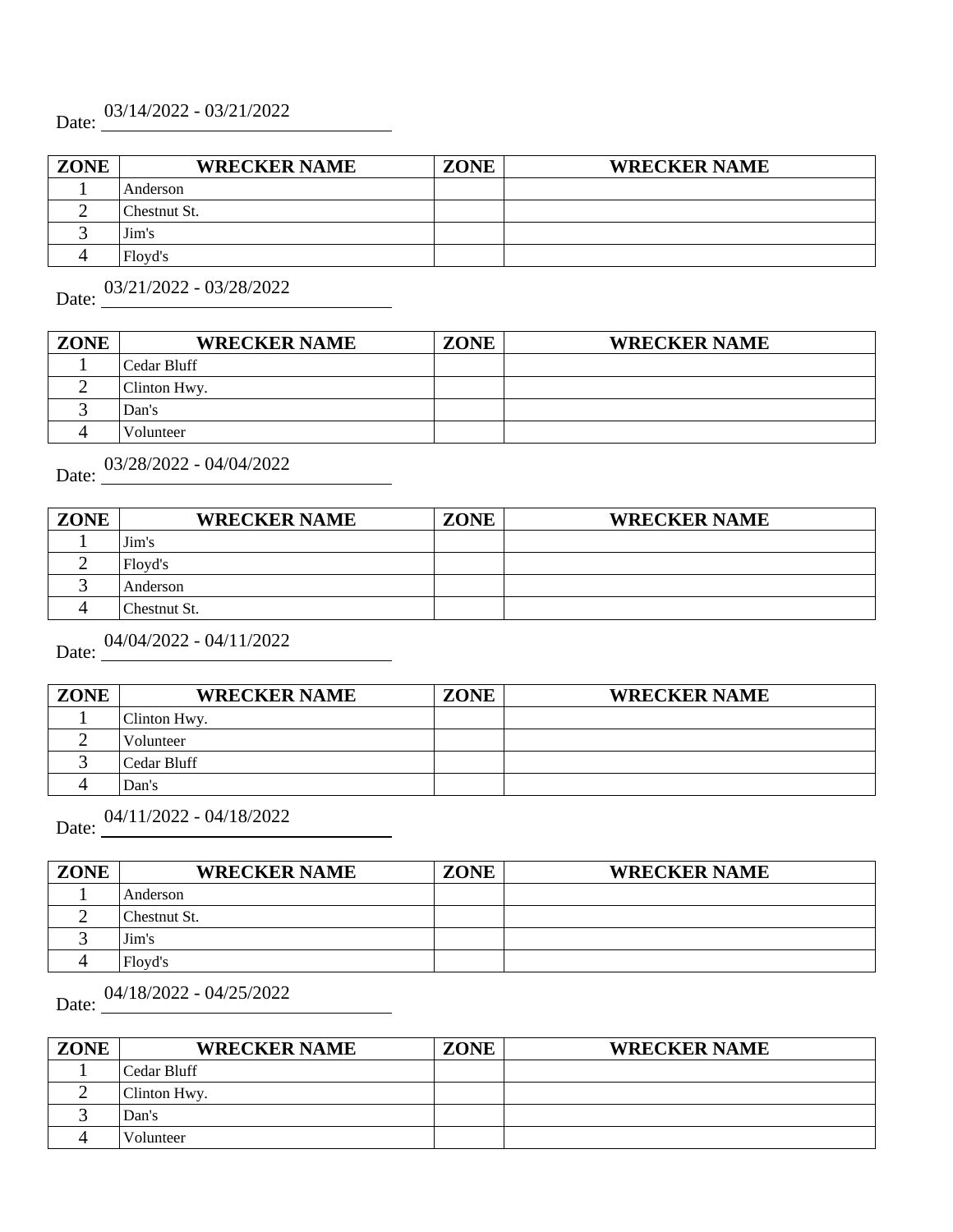# Date: 04/25/2022 - 05/02/2022

| <b>ZONE</b> | <b>WRECKER NAME</b> | <b>ZONE</b> | <b>WRECKER NAME</b> |
|-------------|---------------------|-------------|---------------------|
|             | Jim's               |             |                     |
|             | Floyd's             |             |                     |
|             | Anderson            |             |                     |
|             | Chestnut St.        |             |                     |

Date: 05/02/2022 - 05/09/2022

| <b>ZONE</b> | <b>WRECKER NAME</b> | <b>ZONE</b> | <b>WRECKER NAME</b> |
|-------------|---------------------|-------------|---------------------|
|             | Clinton Hwy.        |             |                     |
|             | Volunteer           |             |                     |
|             | Cedar Bluff         |             |                     |
|             | Dan's               |             |                     |

| Date:       | 05/09/2022 - 05/16/2022 |             |                     |  |  |
|-------------|-------------------------|-------------|---------------------|--|--|
| <b>ZONE</b> | <b>WRECKER NAME</b>     | <b>ZONE</b> | <b>WRECKER NAME</b> |  |  |
|             | Anderson                |             |                     |  |  |
|             | Chestnut St.            |             |                     |  |  |
|             | Jim's                   |             |                     |  |  |
|             | Floyd's                 |             |                     |  |  |

# Date: <u>05/16/2022</u> - 05/23/2022

| <b>ZONE</b> | <b>WRECKER NAME</b> | <b>ZONE</b> | <b>WRECKER NAME</b> |
|-------------|---------------------|-------------|---------------------|
|             | Cedar Bluff         |             |                     |
|             | Clinton Hwy.        |             |                     |
|             | Dan's               |             |                     |
|             | Volunteer           |             |                     |

Date: 05/23/2022 - 05/30/2022

| <b>ZONE</b> | <b>WRECKER NAME</b> | ZONE | <b>WRECKER NAME</b> |
|-------------|---------------------|------|---------------------|
|             | Jim's               |      |                     |
|             | Floyd's             |      |                     |
|             | Anderson            |      |                     |
|             | Chestnut St.        |      |                     |

Date: 05/30/2022 - 06/06/2022

| <b>ZONE</b> | <b>WRECKER NAME</b> | <b>ZONE</b> | <b>WRECKER NAME</b> |
|-------------|---------------------|-------------|---------------------|
|             | Clinton Hwy.        |             |                     |
|             | Volunteer           |             |                     |
|             | Cedar Bluff         |             |                     |
|             | Dan's               |             |                     |